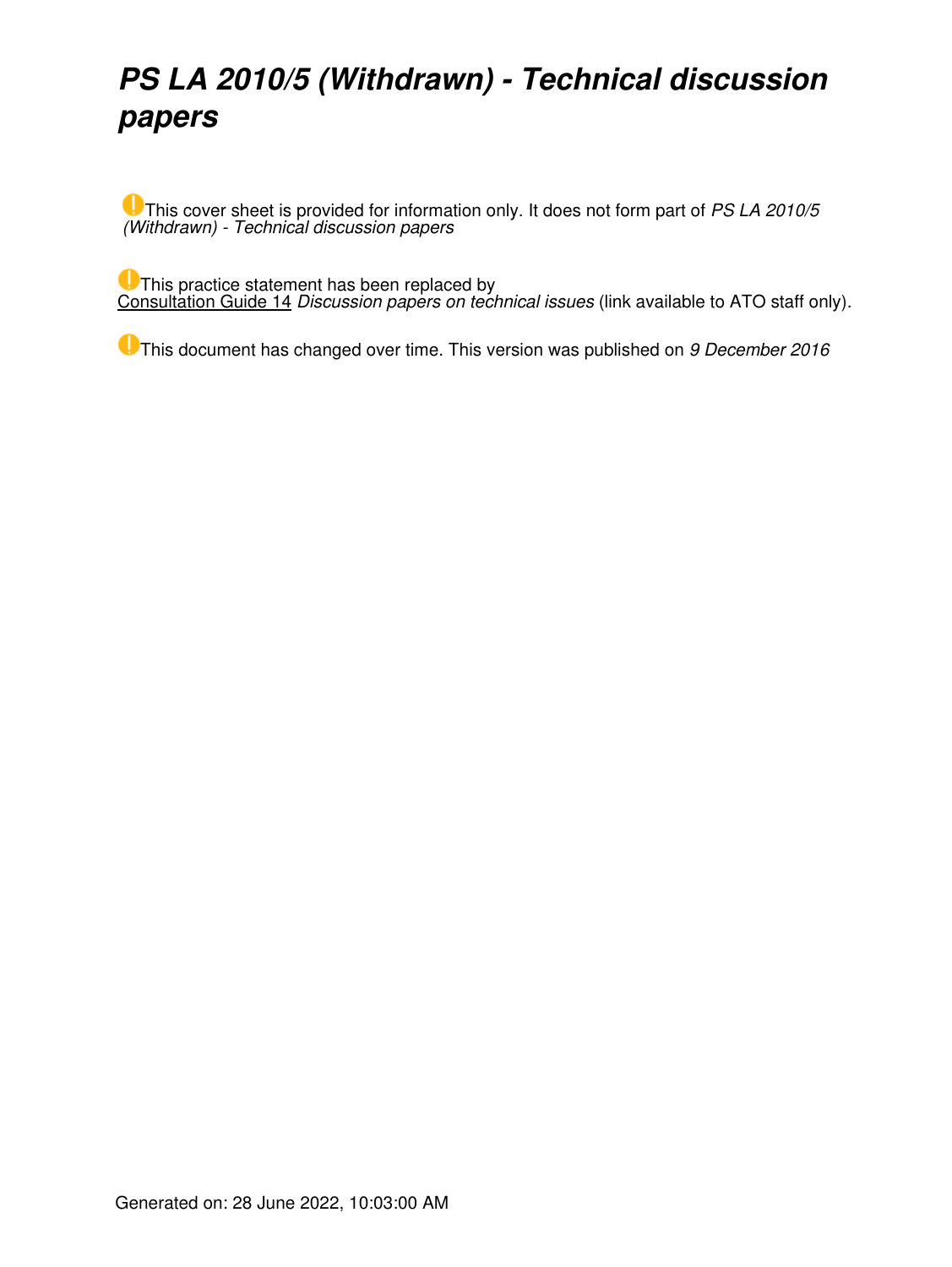

## **Practice Statement Law Administration**

**PS LA 2010/5**

#### **FOI status: may be released**

*This practice statement has been replaced by [Consultation Guide 14](http://sharepoint/GASites/ATOConsultationHub/Consultation%20Templates/Forms/AllItems.aspx?RootFolder=%2fGASites%2fATOConsultationHub%2fConsultation%20Templates%2fConsultation%20Guides&FolderCTID=0x012000D1975190CC3FE449A9703003BC535EB6) Discussion papers on technical issues (link available to ATO staff only).*

*This practice statement is issued under the authority of the Commissioner of Taxation and must be read in conjunction with Law Administration Practice Statement PS LA [1998/1.](http://ato.gov.au/law/view.htm?DocID=PSR/PS19981/NAT/ATO/00001) It must be followed by tax officers unless doing so creates unintended consequences or is considered incorrect. Where this occurs tax officers must follow their business line's escalation process.*

## **SUBJECT: Technical discussion papers**

#### **PURPOSE: To explain:**

- **when technical discussion papers should be published**
- **the status of technical discussion papers, and**
- **the processes for development and finalisation of technical discussion papers**

#### **TABLE OF CONTENTS Paragraph**

| <b>STATEMENT</b>                                                            | 1              |
|-----------------------------------------------------------------------------|----------------|
| What is a technical discussion paper?                                       | 1              |
| Scope of this practice statement                                            | 2              |
| When should a technical discussion paper be published?                      | 3              |
| Reasons for publishing a technical discussion paper                         | 6              |
| Status of a technical discussion paper                                      | $\overline{7}$ |
| Process for development of a technical discussion paper                     | 10             |
| Management within the framework of PS LA 2003/10                            | 10             |
| Record keeping                                                              | 13             |
| Obtaining approval for the decision to prepare a technical discussion paper | 14             |
| Use of standard template                                                    | 16             |
| Content of a technical discussion paper                                     | 17             |
| Clearance of the technical content of a technical discussion paper          | 18             |
| Approval to publish a technical discussion paper                            | 19             |
| Publication of a technical discussion paper                                 | 20             |
| Finalisation and withdrawal of a technical discussion paper                 | 28             |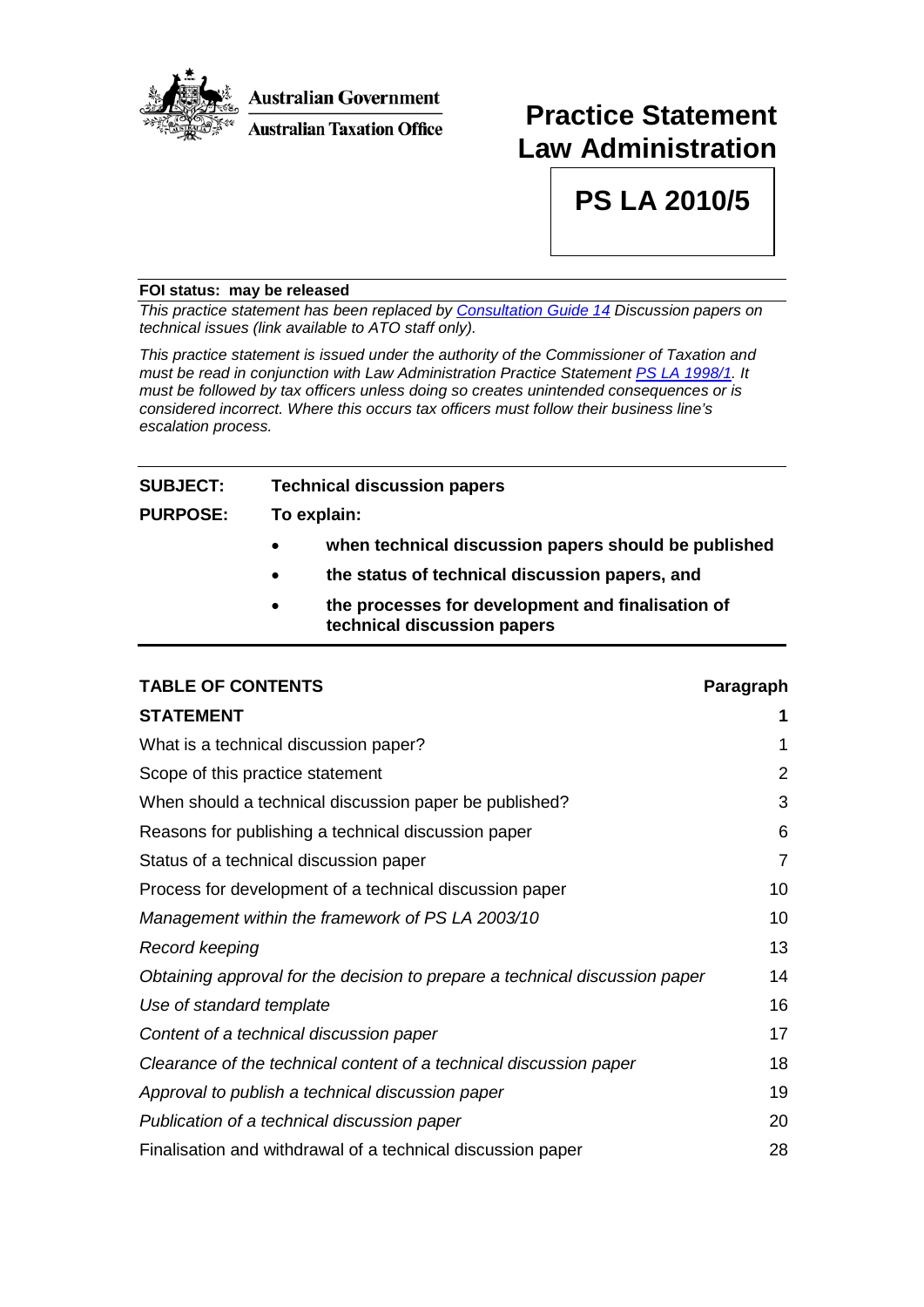#### **STATEMENT**

#### **What is a technical discussion paper?**

1. A technical discussion paper is the name given to a formal paper on technical issues which seeks to facilitate consultation between the Australian Taxation Office (ATO) and the community as part of the process of developing a precedential ATO view on an aspect of the taxation or other laws administered by the Commissioner.

#### **Scope of this practice statement**

2. The processes outlined in this practice statement apply only to those discussion papers which have a core focus of the formation of a precedential ATO view of the law. So for instance, papers which discuss matters of practice, or which discuss discretionary or administrative issues, are not covered by this practice statement. Also not covered are position papers dealing with the application of the law to particular taxpayers.

#### **When should a technical discussion paper be published?**

- 3. As a general proposition, consultation with the community before the formation of a precedential ATO view should be conducted through means less formal than a technical discussion paper. Nothing in this practice statement should be read as seeking to inhibit less formal means of community engagement, or expressing a preference for the publication of a technical discussion paper where there is a more appropriate method by which to consult with taxpayer representatives such as through face to face discussions or phone conversations.
- 4. A technical discussion paper might be issued in the following situations:
	- where there is significant uncertainty as to the view or approach that the ATO should take on an issue
	- where there is a need to seek formal input on the nature of commercial arrangements relevant to the application of the law, or
	- where private sector input is appropriate for the implementation of new law.

This list is not exhaustive. All technical discussion papers will now be published.

5. A technical discussion paper should not be published to consult on a potential precedential ATO view where in the minds of appropriate senior officers there is little uncertainty about the approach the ATO will take on the issue. In such cases, it would be more appropriate to consult through the publication of a draft public ruling.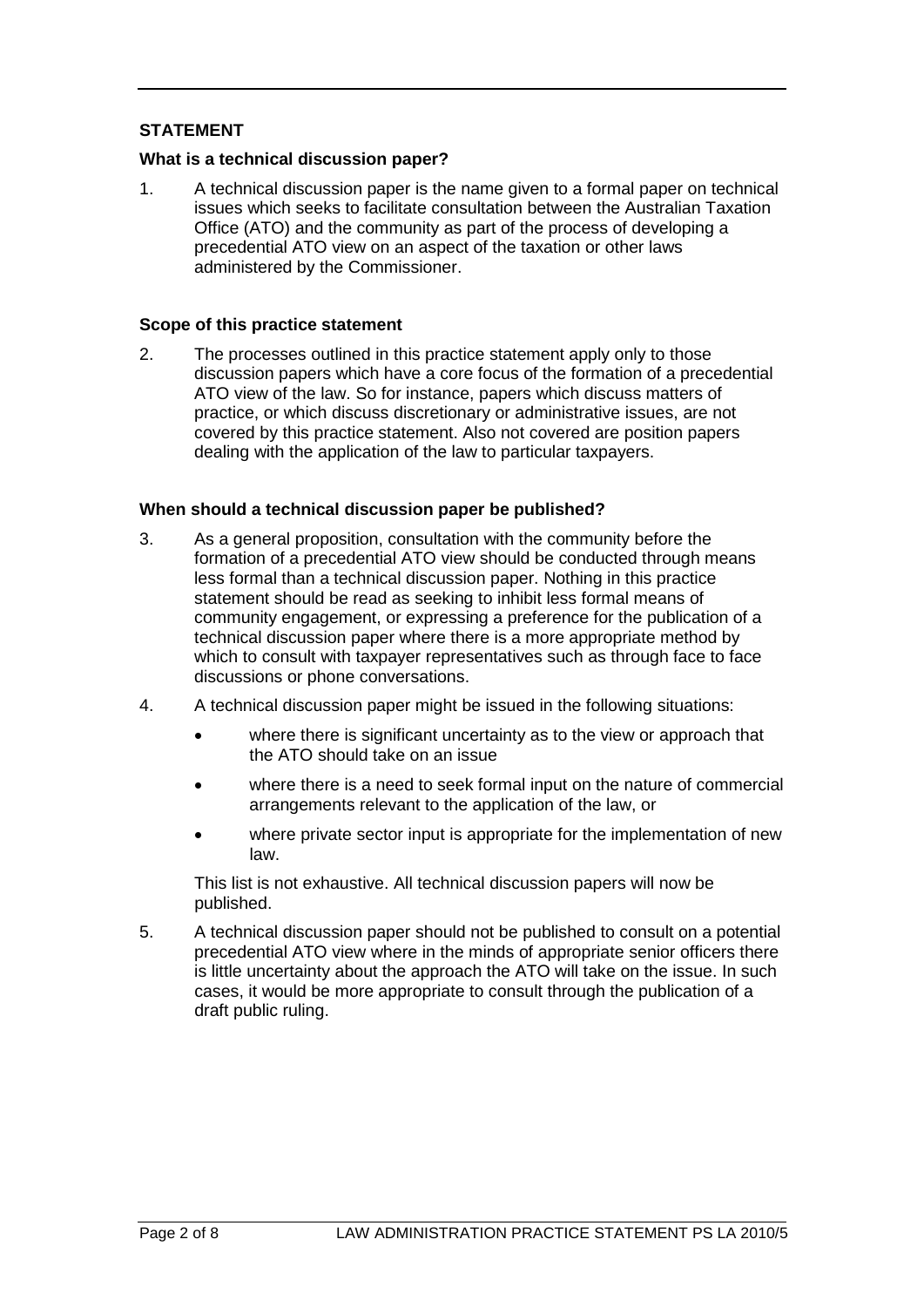#### **Reasons for publishing a technical discussion paper**

- 6. The need for publishing a technical discussion paper may arise for a number of reasons. However, there are two main drivers which may result in the need to publish a technical discussion paper:
	- to canvass issues prior to the possible publication of a public ruling. As stated in paragraph 5 of this practice statement, where there is little uncertainty about the approach the ATO will take, a draft public ruling will normally be a more appropriate consultation mechanism. However, in certain situations such as those listed in paragraph 4 of this practice statement, it may be appropriate to publish a technical discussion paper to canvass these issues before publishing the draft public ruling.
	- in response to issues raised in meetings of the National Tax Liaison Group (NTLG) committee, sub-committees or other external consultative forums.

#### **Status of a technical discussion paper**

- 7. The status of a technical discussion paper will be clearly outlined in a preamble to the paper, which will indicate that:
	- any views outlined in the paper are preliminary in nature and should not be taken as representing either a precedential ATO view or that the ATO will take a particular view
	- the paper does not set out the ATO's general administrative practice
	- it is not a publication approved in writing by the Commissioner for the purposes of sections 284-215. 284-224 and 361-5 of Schedule 1 to the *Taxation Administration Act 1953*
	- there is no protection from primary tax, statement penalty, or interest provided to taxpayers should they rely on the paper for any purpose.
- 8. Accordingly, although a technical discussion paper will be published on the external ATO website, taxpayers will not be able to rely on it. **[1](#page-3-0)**
- 9. Tax officers should also be aware that a technical discussion paper will not express a precedential ATO view. Law Administration Practice Statement PS LA 2003/3 and the Schedule of documents containing precedential ATO views list all documents considered to be precedential ATO views.

#### **Process for development of a technical discussion paper**

#### *Management within the framework of PS LA 2003/10*

- 10. Preparation of a technical discussion paper can only proceed after the underlying risk has been assessed and the issue appropriately approved as a Priority Technical Issue (PTI). See PS LA 2003/10 Management of Priority Technical Issues for further information on the escalation, approval and management of PTIs.
- 11. The development and publication of a technical discussion paper must be managed within the framework outlined in PS LA 2003/10 for managing and resolving the overall PTI.

<span id="page-3-0"></span>**<sup>1</sup>** See also PS LA 2008/3 Provision of advice and guidance by the Tax Office, paragraph 255.  $\overline{\phantom{a}}$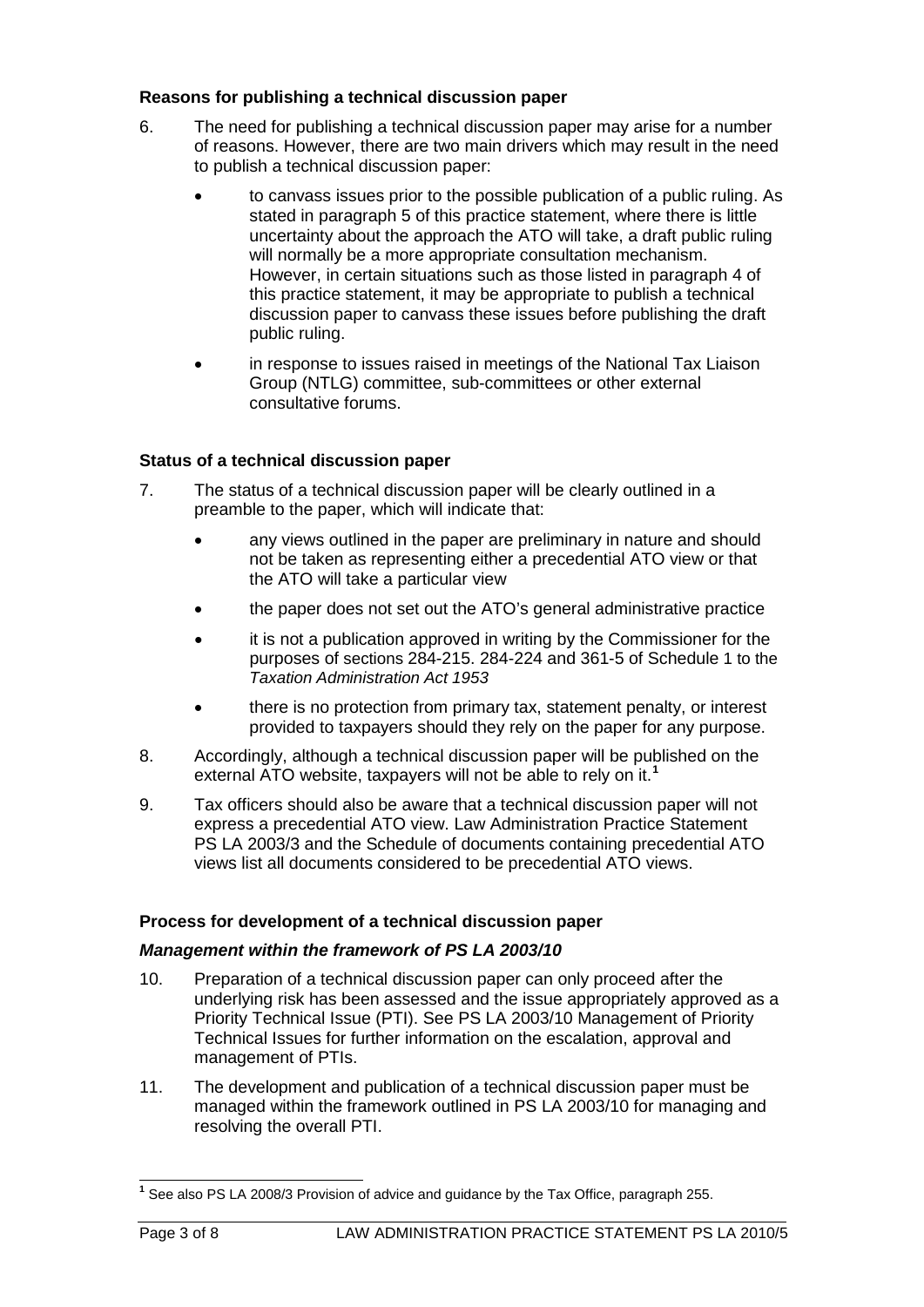12. In particular, this requires consultation with and agreement by relevant parties to the PTI in regard to the publication of the technical discussion paper and its content, and adherence to approved timeframes for resolution of the PTI.

### *Record keeping*

13. All aspects of the development, publication and subsequent withdrawal of a technical discussion paper, including all approvals, must be clearly documented in accordance with PS CM 2005/27 Record keeping. In accordance with PS LA 2003/10, Siebel is the corporate information technology system for managing the resolution of PTIs, and thus the development and publication of the technical discussion paper should also be managed on this system.

#### *Obtaining approval for the decision to prepare a technical discussion paper*

- 14. In addition to the requirements under paragraph 12 of this practice statement, the decision to prepare a technical discussion paper must be formally approved by an appropriate senior officer, as follows.
	- Where the technical discussion paper is to be published prior to the possible issue of a public ruling, approval to prepare the paper must be obtained from:
		- the relevant business line SES risk owner, and
		- the relevant Deputy Chief Tax Counsel, or from the Chief Tax Counsel.
	- Where the technical discussion paper is to be published in response to an issue raised at an NTLG committee, sub-committee or other external consultative forum, approval to prepare the paper must be obtained from:
		- the Chair of the relevant forum.
	- Where the technical discussion paper is to be published for another reason, approval to prepare the paper must be obtained from:
		- the relevant business line SES risk owner, and
		- the PTI SES in the Tax Counsel Network or a Centre of Expertise.
- 15. A submission must be made to the relevant approvers, outlining:
	- the reason for issuing the intended technical discussion paper
	- the scope of the intended technical discussion paper, including:
		- an explanation of the technical issue/s, and
		- the questions intended to be asked
	- any specific audience to whose attention the technical discussion paper will be drawn, and
	- the timeframe in which it is intended to publish the technical discussion paper.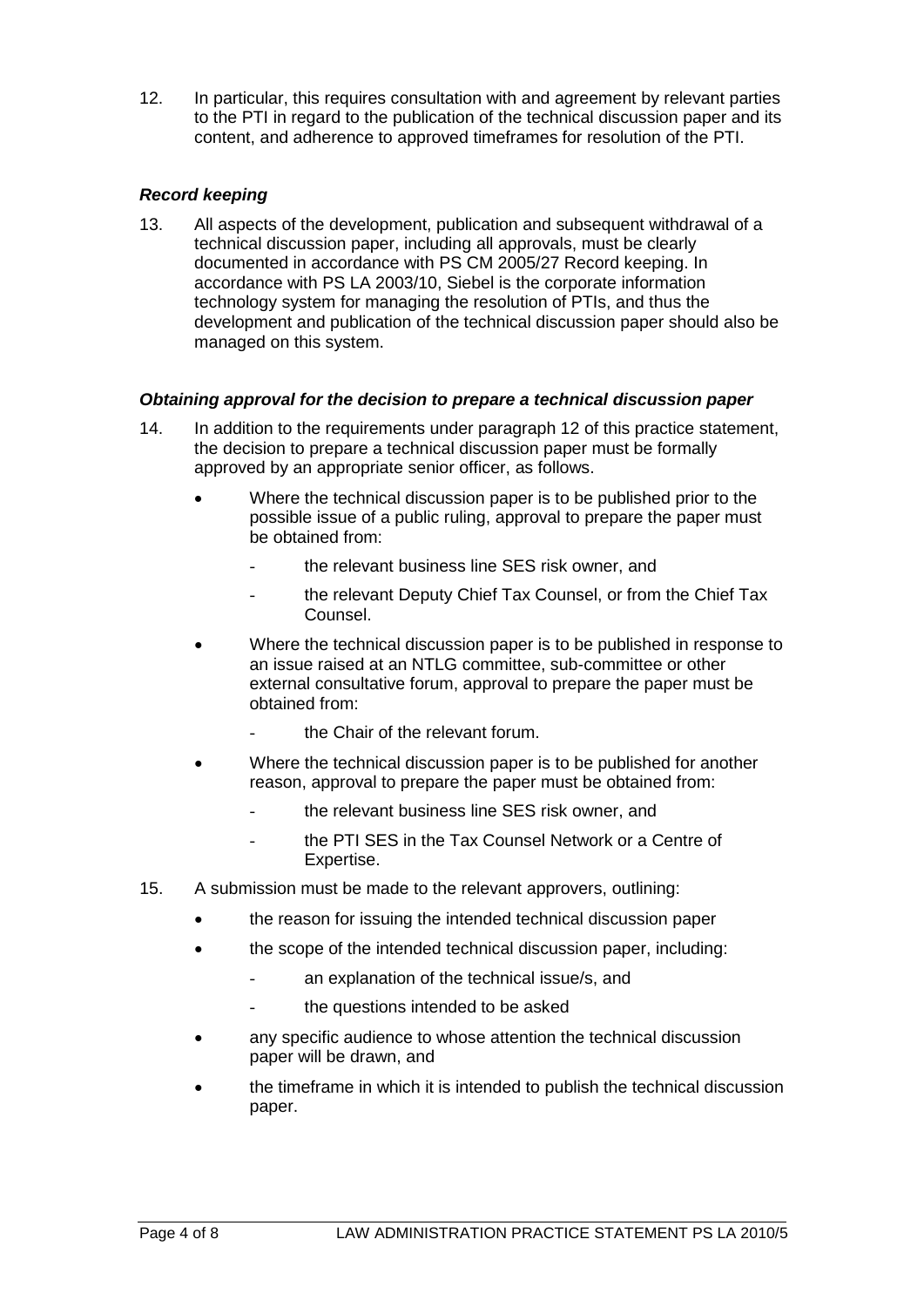#### *Use of standard template*

16. Authors must prepare a technical discussion paper using the standard template. A link to this template is provided in the Other References section at the end of this practice statement.

#### *Content of a technical discussion paper*

- 17. The following points must be taken into consideration when developing the content of a technical discussion paper.
	- Technical discussion papers must be published for the purpose of undertaking genuine community consultation and to seek open dialogue on the issue under consideration. Their content and tone should reflect these purposes. A technical discussion paper therefore should not promote a particular precedential ATO view. Where it is appropriate to outline a 'preferred' view, this should be done in an impartial manner, to make it clear that genuine community comment is sought, and to ensure discussion of alternative views.
	- The particular issues on which comments are sought should be clearly expressed, and questions to the community clearly articulated.
	- The date of effect of the application of the potential precedential ATO view that may flow from the issues raised in the paper must be clearly articulated and canvassed. This might be done by proposing a date of effect and seeking comment on that date, or by simply seeking comment on what the date of effect of the potential precedential ATO view should be.
	- Where it is appropriate, the particular audience from whom comments are sought can be indicated.

#### *Clearance of the technical content of a technical discussion paper*

- 18. Before the technical discussion paper is approved for publishing, the technical content of a technical discussion paper must be given clearance by either:
	- the Tax Counsel Network (where the issue which is the subject of the paper has been allocated to the Tax Counsel Network), or
	- the relevant Centre/s of Expertise.

#### *Approval to publish a technical discussion paper*

- 19. In addition to the technical clearance requirements set out in paragraph 18 of this practice statement, a technical discussion paper must be approved by an appropriate senior officer before publication, as follows.
	- Where the need for the technical discussion paper arises prior to the possible issue of a public ruling, approval to publish the paper must be obtained from the relevant business line SES risk owner.
	- Where the need for the technical discussion paper arises in response to an issue raised at an NTLG committee, sub-committee, or other external consultative forum, approval to publish the paper must be obtained from the Chair of the relevant forum.
	- Where the need for the technical discussion paper arises for another reason, approval to publish the paper must be obtained from the relevant business line SES risk owner.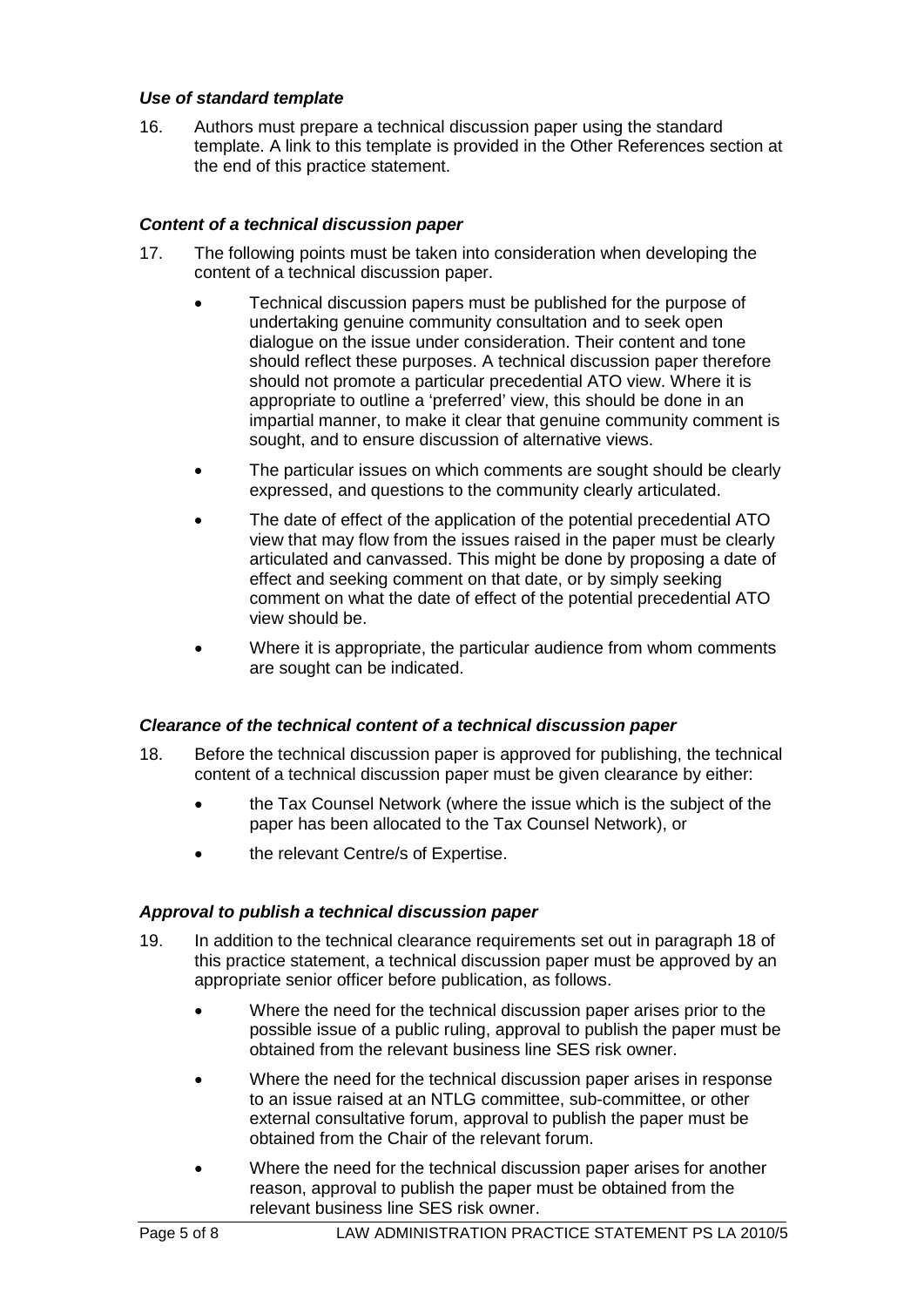#### *Publication of a technical discussion paper*

- 20. The approved version of a technical discussion paper should ordinarily be sent to the PTI and Public Rulings Unit via an appropriate Siebel activity two weeks prior to the proposed publication date. However, on particularly urgent matters, authors of technical discussion papers should work closely with the PTI and Public Rulings Unit throughout the development of the paper to minimise this timeframe and ensure there is no delay in publishing the paper.
- 21. The PTI and Public Rulings Unit will ensure correct formatting of the technical discussion paper, perform a pre-issue quality check and arrange for publication of the paper.
- 22. After publication, technical discussion papers will be available both internally on ATOlaw and externally on the Legal Database.
- 23. The author of a technical discussion paper will be advised that publication has occurred. It is the responsibility of the author to ensure other related parties, including relevant NTLG Chairs, and/or appropriate external stakeholders are informed that the technical discussion paper has been published and is available for comment.
- 24. The due date for comments will be clearly noted on a technical discussion paper when it is published.
- 25. The author of a technical discussion paper must ensure appropriate courtesy is shown to individuals or associations who put forward responses to the discussion paper. This will include acknowledging receipt of the submission and where appropriate, replying to the submission.
- 26. Submissions received on a discussion paper will be published on ATOlaw and the Legal Database, unless it is requested in the submission that the response be kept confidential.
- 27. Authors should provide copies of the unconfidential submissions received to the PTI and Public Rulings Unit within two weeks of the closure of the period for comments, to enable publication of the submissions to occur.

#### **Finalisation and withdrawal of a technical discussion paper**

- 28. It is in the best interest of both taxpayers and the ATO to finalise the expression of technical views as quickly as possible. Technical discussion papers must therefore not be left in abeyance.
- 29. Withdrawal of technical discussion papers will be managed by the PTI and Public Rulings Unit.
- 30. A technical discussion paper must be withdrawn when:
	- a decision has been made to proceed with the provision of ATO advice or guidance (such as a draft public ruling) dealing with the issues canvassed in the paper
	- in the case of NTLG (or other external forum) discussion papers, the issues canvassed in the paper are discussed and finalised in the relevant forum and the outcome of the discussion is noted in the minutes of the meeting, or
	- it is otherwise appropriate to do so in the circumstances, for example a court judgment has determined the issue, or another decision has been made on how to resolve the issue.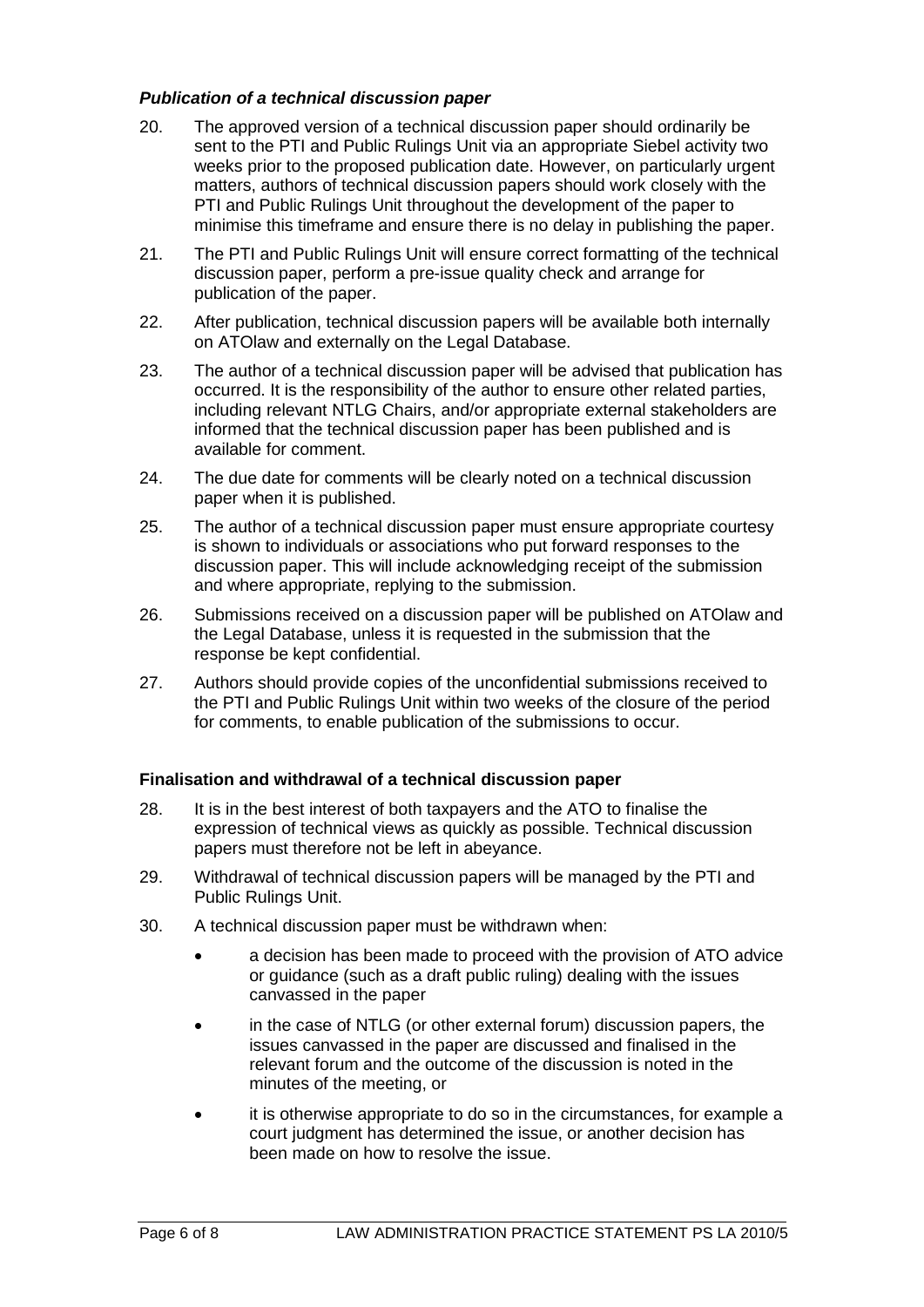- 31. A withdrawn technical discussion paper will be annotated as withdrawn. The withdrawal notice will provide details of the outcome of the technical issues raised in the paper, including details of the relevant ATO advice or guidance (proposed or final) where appropriate.
- 32. It is the responsibility of the TCN area or Centre of Expertise which owns the relevant PTI to advise the PTI and Public Rulings Unit when a technical discussion paper should be withdrawn, and to provide:
	- evidence of appropriate agreement to withdraw the technical discussion paper (refer to paragraph 33 of this practice statement), and
	- the withdrawal notice.
- 33. Agreement to withdraw a technical discussion paper must be obtained from:
	- where the technical discussion paper resulted, or will result, in the issue of ATO advice or guidance, the relevant approver or approvers for that advice or guidance
	- where the technical discussion paper was published in response to an issue raised at an NTLG committee, sub-committee, or other external forum, the Chair of the relevant NTLG committee or other forum
	- where the technical discussion paper is to be withdrawn for another reason, the business line SES risk owner.
- 34. If a technical discussion paper has not been withdrawn within six months of its publication, the responsible PTI Owner and/or external forum Chair, in conjunction with any business line SES risk owner and other relevant PTI stakeholders for the issue, will be asked to decide whether to leave the paper open or withdraw it.
- 35. If the paper is left open, then that decision must be reviewed on a quarterly basis by the responsible PTI Owner or external forum Chair.